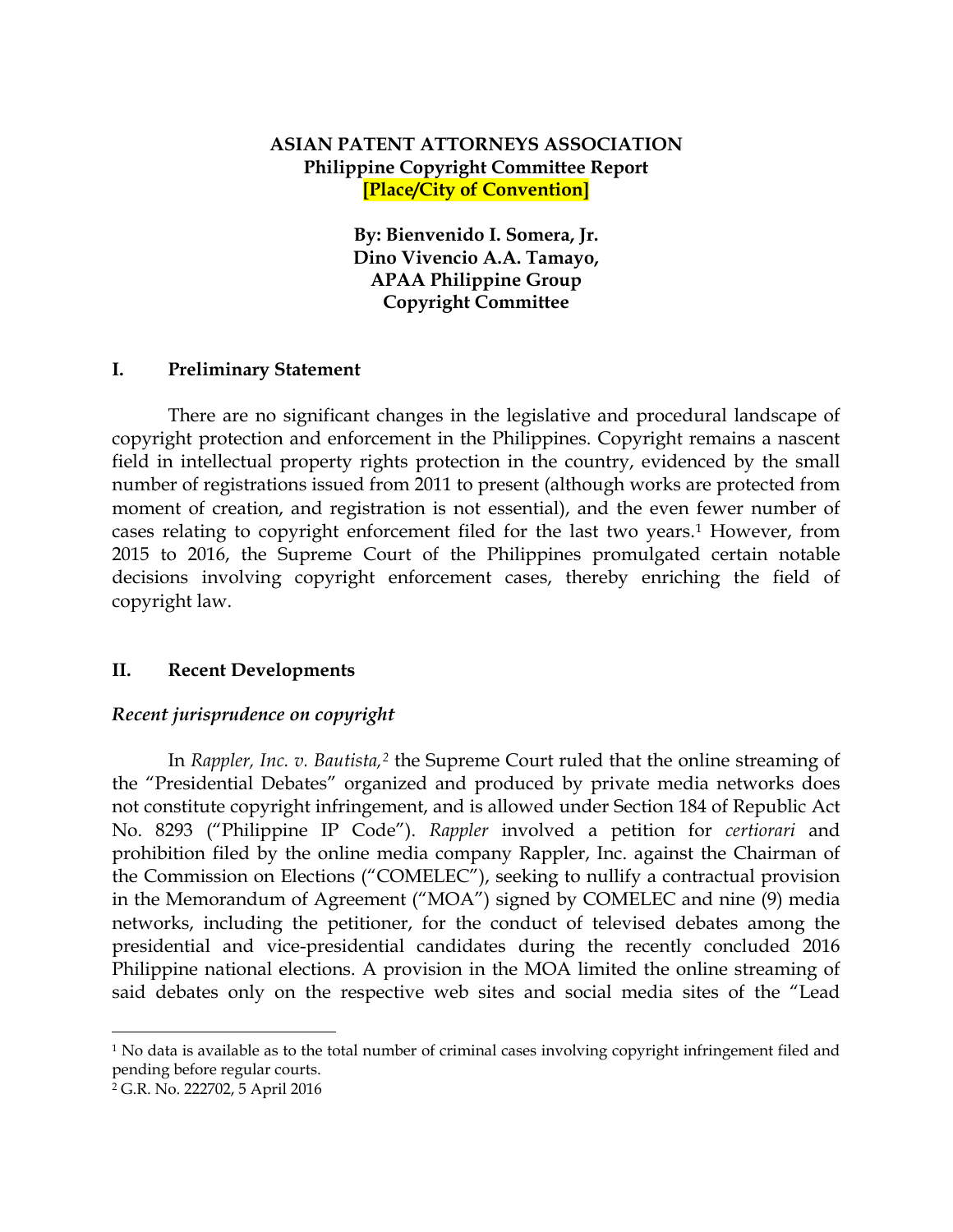networks", i.e., the media companies which produced the debates, thereby preventing Rappler from streaming it on its website. The Supreme Court partially granted the petition, and held that as long as the copyright limitations imposed under Section 184.1 (c) of the Philippine IP Code are complied with, the information — in this case the live audio of the debates — will form part of the public domain, and the press may freely disseminate or reproduce said live audio. Under Section 184.1 (c) of the Philippine IP Code, the reproduction or communication to the public thru online streaming of a copyrighted content is allowed, as long as (1) such communication is for information purposes only; (2) the copyrighted material was not expressly reserved by the copyright holder (in this case, the Lead Networks); and (3) the source is clearly indicated.

In *Olaño v. Lim Eng Co,*[3](#page-1-0) the Supreme Court reiterated the rule that copyright protection covers only the expression of an idea, but not the idea itself, or the art disclosed. Moreover, a "useful article" (defined as an article "having an intrinsic utilitarian function that is not merely to portray the appearance of the article or to convey information") is, as a rule, *excluded* from copyright eligibility. The only instance when a useful article may be the subject of copyright protection is when "it incorporates a design element that is physically or conceptually separable from the underlying product." This means that the utilitarian article "should be able to function without the design element. In such an instance, the design element is eligible for copyright protection." Thus, the Supreme Court ruled that the hatch doors subject of this case, being an object of utility with no design elements that are physically and conceptually separable, independent and distinguishable from the hatch door itself, is not the proper subject of copyright. Hence no copyright infringement is committed by the petitioners in manufacturing similar hatch doors.

In *Microsoft Corp. v. Manansala,[4](#page-1-1)* the Supreme Court struck down a Court of Appeals decision which held that the legislative intent behind Presidential Decree No. 49[5](#page-1-2) was to require that the computer programs be first "photographed, photo-engraved, or pictorially illustrated" as a condition for the commission of copyright infringement. The Supreme Court clarified that the mere sale of the illicit copies of the software programs was enough by itself to commit copyright infringement, and to establish probable cause for purposes of criminal prosecution for copyright infringement.

In *ABSCBN Corp. v. Gozon,*[6](#page-1-3) a petition for *certiorari* from a decision of the Court of Appeals sustaining the withdrawal of criminal charges for copyright infringement

 $\overline{a}$ 

<span id="page-1-0"></span><sup>3</sup> G.R. No. 195835, 14 March 2016

<span id="page-1-1"></span><sup>4</sup> G.R. No. 166391, 21 October 2015

<span id="page-1-2"></span><sup>&</sup>lt;sup>5</sup> The old Copyright Law in force prior to the effectivity of the Philippine IP Code.

<span id="page-1-3"></span><sup>6</sup> G.R. No. 195956, 11 March 2015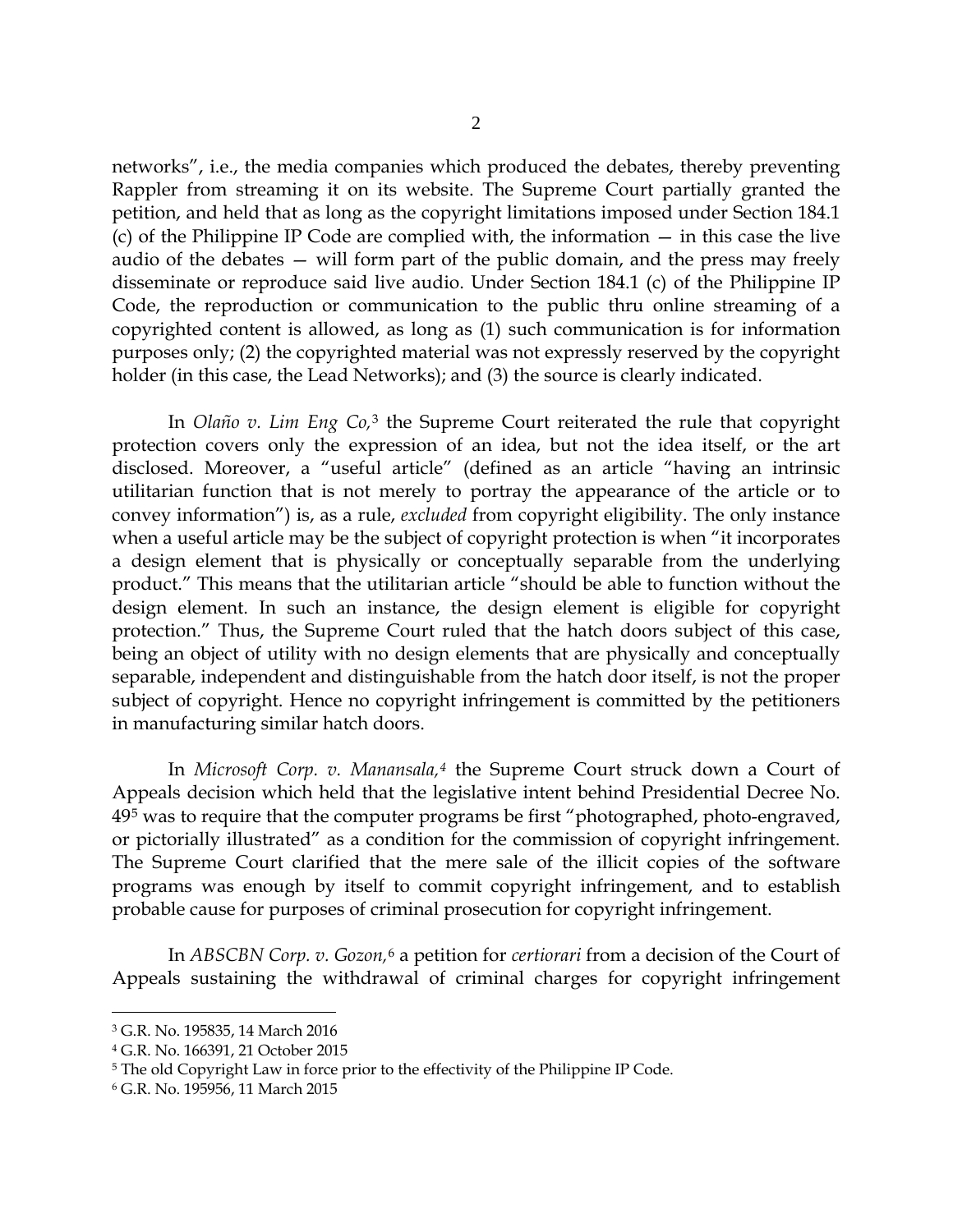against the respondents, the Supreme Court clarified important concepts on copyrightable material in relation to live rebroadcast of news stories, as well as whether criminal prosecution for infringement of copyrightable material can be negated by the defense of good faith. In this case, the Supreme Court ruled that *news footage* is copyrightable material. While it is true that under Section 175 of the Philippine IP Code, "news of the day and other miscellaneous facts having the character of mere items of press information" are considered unprotected subject matter, the *expression* of such news of the day, particularly when it underwent a creative process, is entitled to protection. Thus, news, or the event itself is not copyrightable. But an event that is captured and presented in a specific medium, e.g., a television news footage, is an *expression* of the news which involves "creative process and originality" (thru use of framing shots, images, graphics, and sound effects), and hence copyrightable. Since the petitioner is the owner of the news footage—a copyrightable material—and since it was not disputed that the respondents used such news footage without the former's consent, there exists probable cause to indict them for copyright infringement.

The Supreme Court likewise clarified that "infringement under the Intellectual Property Code is *malum prohibitum*", and criminal intent is completely immaterial for purposes of prosecution. Said the Supreme Court, "[u]nlike other jurisdictions that require intent for a criminal prosecution of copyright infringement, the Philippines does not statutorily support good faith as a defense." Thus, one does not need to know that he or she is copying a copyrighted work without consent of the owner in order to violate copyright law.

# *Seminars, workshops, fora and other educational activities to promote copyright protection and enforcement*

The Intellectual Property Office of the Philippines ("IPOPHL"), in partnership with other actors in intellectual property protection, remains active in its efforts to improve public understanding of intellectual property rights in the Philippines. From 2015 to 2016, the IPOPHL held various seminars, workshops, and other educational activities to promote understanding of copyright protection and enforcement in the country, to wit:

| SEMINARS, WORKSHOPS, FORA, etc. | <b>DATE</b> | PLACE. |
|---------------------------------|-------------|--------|
| 2015                            |             |        |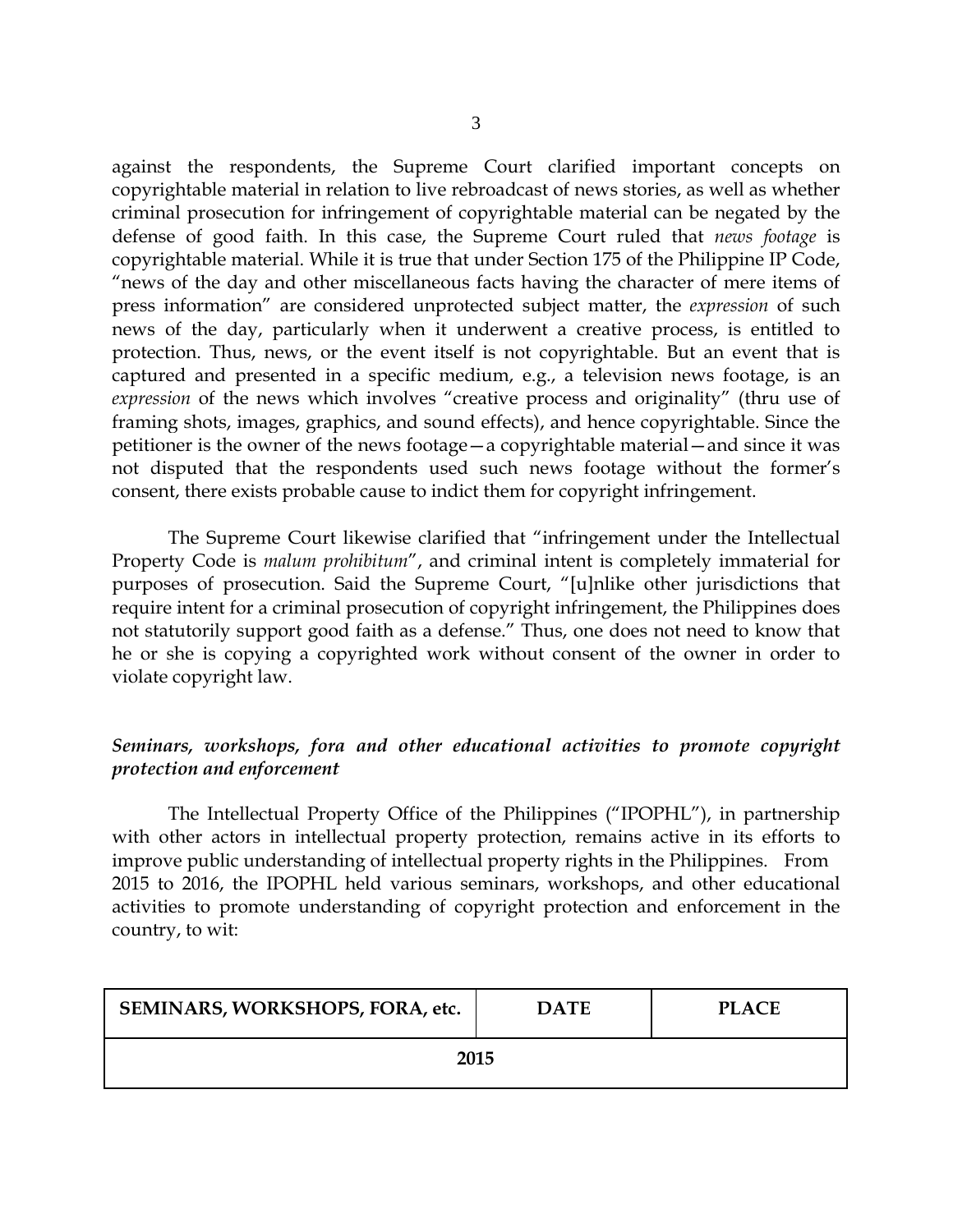| World Intellectual Property Day 2016                                                                                                                                                              | April 2015                  |                                                                                            |
|---------------------------------------------------------------------------------------------------------------------------------------------------------------------------------------------------|-----------------------------|--------------------------------------------------------------------------------------------|
| event involved the<br>following<br>This<br>seminars:                                                                                                                                              |                             |                                                                                            |
| 1. Seminar Workshop on the 13-14 April 2015<br>Interface of Intellectual Property and<br>Competition (in cooperation with<br>W.I.P.O);                                                            |                             | SEDA Hotel, Taguig<br>City                                                                 |
| 2. Workshop for Mediators on the 15 April 2015<br>IPOPHL-W.I.P.O<br>Dispute<br>Joint<br><b>Resolution Process;</b>                                                                                |                             | <b>IPOPHL</b><br>Multipurpose Hall                                                         |
| 3. Facilitating the Transfer and 23-24 April 2015<br>of Clean<br>Technology:<br>Diffusion<br>Opportunities from a pilot project on<br>wastewater treatment in Southeast<br>Asia; and              |                             | Asian Development<br>Bank, Ortigas Center,<br>Pasig City                                   |
| 4. Seminar<br>on<br>Management Organizations (organized<br>by the Licensing Executives Society of<br>the Philippines and the IPR Committee<br>American<br>Chamber<br>of<br>the<br>of<br>Commerce) | Collective   27 April 2015  | <b>IPOPHL</b><br>Multipurpose Hall                                                         |
| 5. Seminar<br>on<br>Medicines for Medical Students (in<br>partnership with the U.S. Embassy<br>Manila)                                                                                            | Counterfeit   20 April 2015 | University<br>of<br>the<br>Philippines<br>Manila,<br>Padre Faura<br>St.,<br>Ermita, Manila |
| Free Artists' Intellectual Property Rights<br>Orientation                                                                                                                                         | 4 May 2015                  | <b>IPOPHL</b><br>Multipurpose Hall                                                         |
| First High-Level Forum on IP Financing                                                                                                                                                            | 15 May 2015                 | Holiday Inn, Makati<br>City                                                                |
| Seminar-Workshop<br>Intellectual<br>on<br>Property Market and Valuation                                                                                                                           | 15-18 June 2015             |                                                                                            |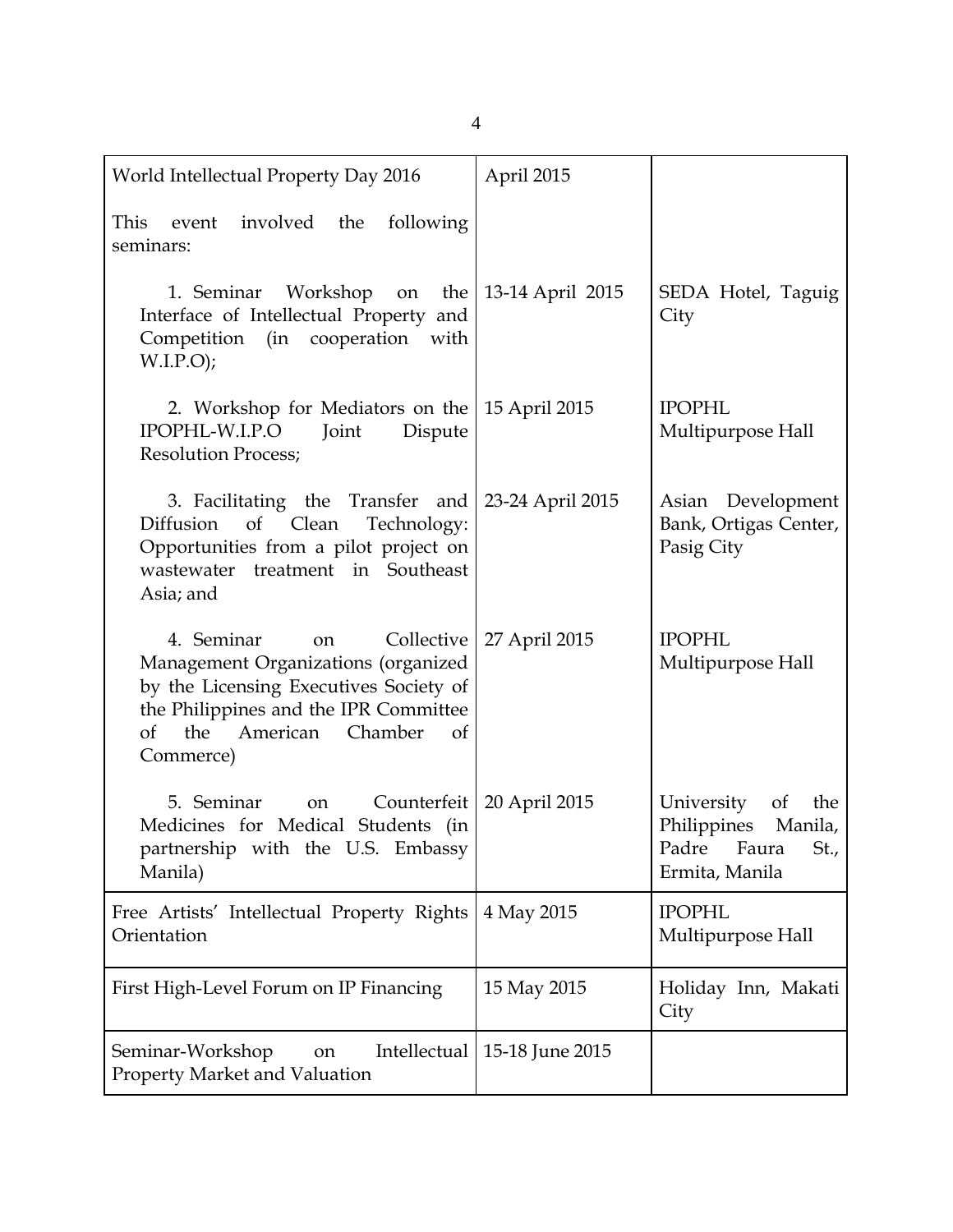| Seminar-Workshop on Patent Search and<br>Documentation for<br>Innovation<br>and<br>Technology Support Services (I.T.S.O)<br>Network                                   | August 2015                       |                                                                         |
|-----------------------------------------------------------------------------------------------------------------------------------------------------------------------|-----------------------------------|-------------------------------------------------------------------------|
| 2015 Korea-Philippines Copyright Forum                                                                                                                                | 25 June 2015                      | Manila                                                                  |
| Property Rights<br>Week<br>Intellectual<br>Celebration                                                                                                                |                                   |                                                                         |
| this<br>event, the<br>following<br>For<br>summits/discussions were held:                                                                                              |                                   |                                                                         |
| 1. 5th<br>Philippine<br>counterfeiting and Piracy Summit;                                                                                                             | Anti-   26 October 2015           | Pasay City                                                              |
| 2. Roundtable Discussion<br>on  <br>"Issues and Concerns Relating to<br>Intellectual<br>Property<br>Rights<br>Enforcement"; and                                       | 27-28 October 2015                | New World Makati                                                        |
| 3. ASEAN Regional Meeting on   29-30 October 2015<br><b>Intellectual Property Enforcement</b>                                                                         |                                   |                                                                         |
| High-level Forum on Intellectual Property   6 November 2015<br>Monetization                                                                                           |                                   | D.T.I Makati City                                                       |
| 2016                                                                                                                                                                  |                                   |                                                                         |
| Basic Orientation Seminar<br>(B.O.S)<br>on<br><b>Intellectual Property Rights</b>                                                                                     |                                   | D.T.I.<br>Pampanga<br>Province                                          |
| Intellectual<br>Bureau<br>of<br>Customs<br>and<br>Office<br>Property<br>of<br>the<br>Philippines<br><b>Consultation with Brand Owners</b>                             | 11 April 2016                     | Manila Hotel                                                            |
| World Intellectual Property Day 2016<br>which included a "Seminar for Public<br>Prosecutors in the National Capital Region<br>on the investigation and prosecution of | 23-27 April 2016<br>26 April 2016 | Ayala<br>Triangle<br>Gardens, Makati City<br>and IPOPHL, Taguig<br>City |

5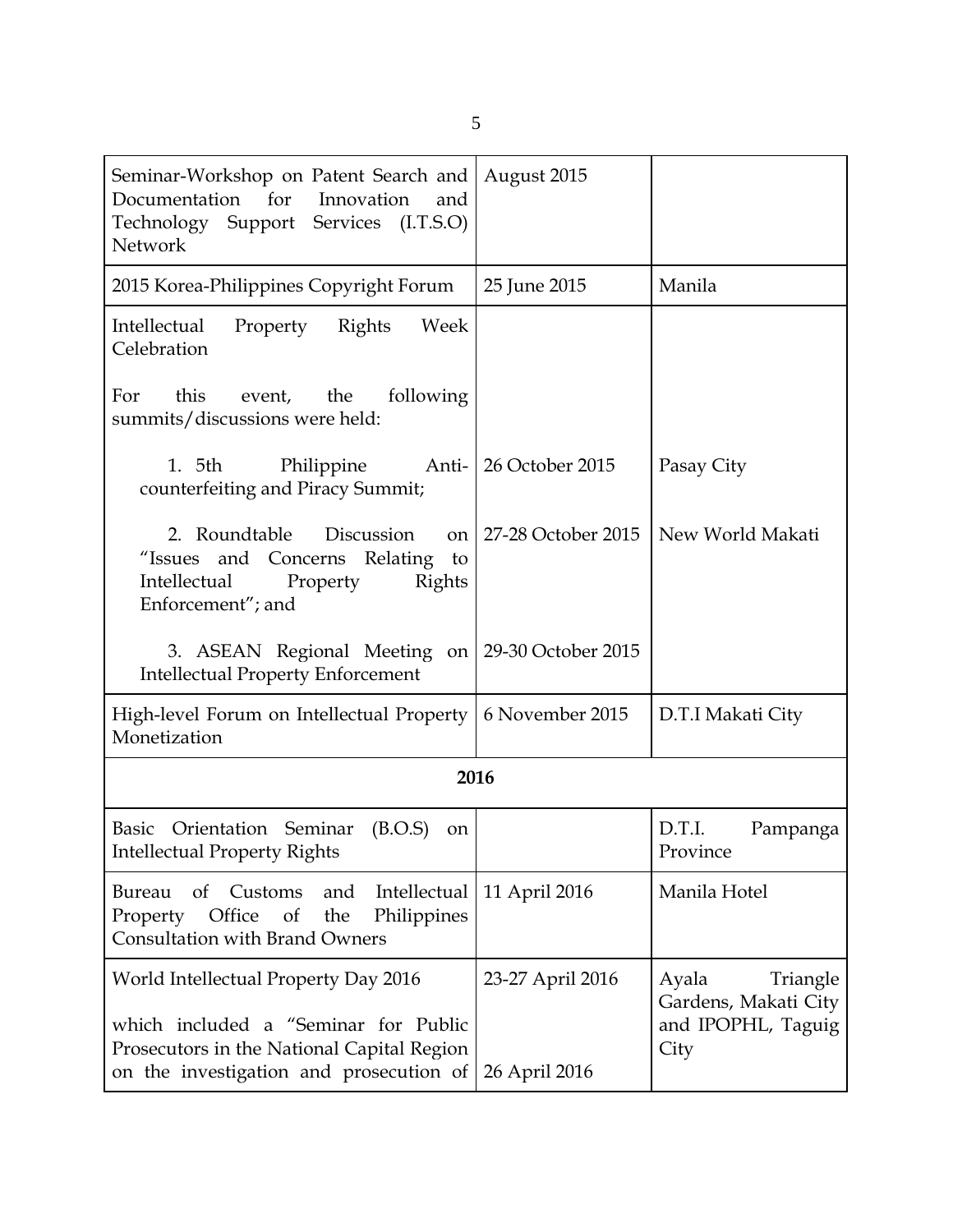|              | I<br>. . |         |  |
|--------------|----------|---------|--|
| ł<br>×<br>v. | v        | š<br>۰. |  |

| <b>Intellectual Property Cases"</b>                                                                                              |                                                                                     |                                    |
|----------------------------------------------------------------------------------------------------------------------------------|-------------------------------------------------------------------------------------|------------------------------------|
| Women in Intellectual Property (W in I.P.)                                                                                       | 21-22 June 2016                                                                     | <b>IPOPHL</b><br>Multipurpose Hall |
| Philippine-Korea Copyright Forum 2016                                                                                            | 3 August 2016                                                                       | Manila Hotel                       |
| L.E.A.P. IP! 2016<br>(LEARNbe<br>EmpoweredAdoptand<br>Profit from IP)                                                            | 22 June 2016, 24<br>August 2016 and<br>26 October 2016                              |                                    |
| 1. An Introduction to Copyright<br>2. The World of Patents                                                                       | 13 July 2016, 14<br>September<br>2016<br>and 9 November<br>2016                     |                                    |
| Introduction<br>Utility<br>3. An<br>to<br>Models and Industrial Designs<br>4. Distinguishing your business<br>through trademarks | 17 July 2016, 28<br>September<br>2016<br>and 23 November<br>2016                    |                                    |
|                                                                                                                                  | 17 August 2016, 12<br>October 2016 and<br>14 December 2016                          |                                    |
| 1st IPOPHL Mandatory Continuing Legal<br>Education (M.C.L.E) Program                                                             | 24, 26, 31 August   IPOPHL<br>and $1$ ,<br>2016<br>$\overline{2}$<br>September 2016 | Multipurpose Hall                  |

## *Copyright filings*

 $\overline{a}$ 

Under Section 191 of the Philippine IP Code, a copyright owner may, at any time during the subsistence of the copyright, register and deposit his or her work with the National Library (and the Supreme Court Library, in case of works in the field of law), for the purposes of registration only.[7](#page-5-0) In a Memorandum of Agreement dated 25 January 2011, the IPOPHL was deputized by the National Library as the receiving office for such registration and deposit of copyrighted works.

<span id="page-5-0"></span><sup>7</sup> Such registration and deposit is not a condition of copyright protection.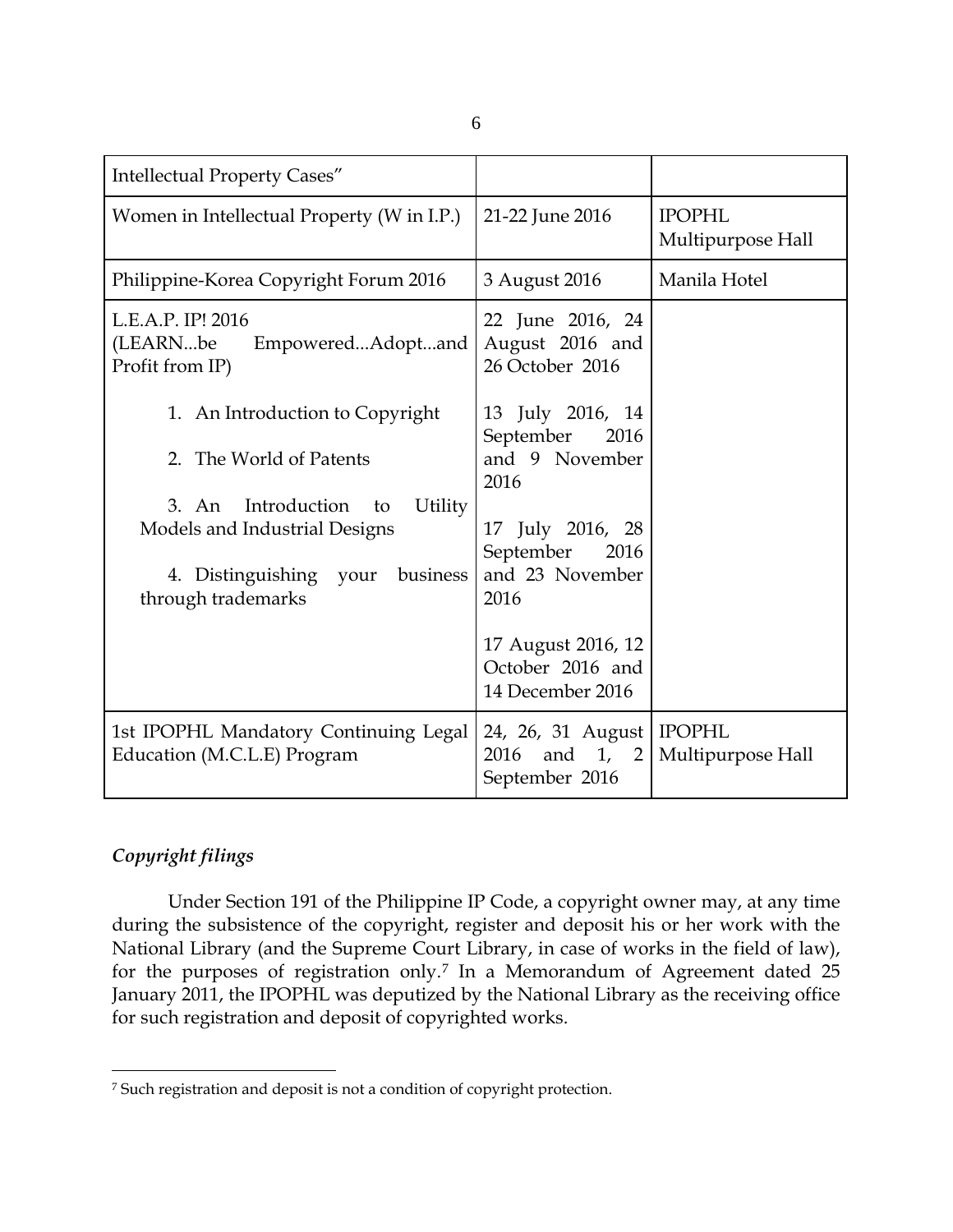Since then up to present, IPOPHL records show that there were only 1,623 filings for copyright registration received by said office. The table below shows the total number of said filings, broken down as to class or category of works:

| Class ID      | <b>Types of Works</b>                                                                                                                                                                | No. of filings |
|---------------|--------------------------------------------------------------------------------------------------------------------------------------------------------------------------------------|----------------|
| A             | Books, e-books, audio books, pamphlets, comics, novels, articles,                                                                                                                    | 410            |
| $\mathbf B$   | Periodicals, journals, diaries, newspapers, magazines, e-zines,                                                                                                                      | 34             |
| $\mathsf{C}$  | Lectures, sermons, addresses, speeches, dissertations prepared<br>for oral delivery                                                                                                  | 3              |
| $\mathbf D$   | Letters, circulars, encyclicals, e-mail and other electronic<br>messages                                                                                                             | 1              |
| ${\bf E}$     | Plays, operas, choreographies, pantomimes, magic routines and<br>other novelty acts                                                                                                  | 3              |
| ${\bf F}$     | Musical compositions with or without lyrics                                                                                                                                          | 106            |
| G             | Drawings, paintings, architectural works, sculpture, engraving,<br>prints, lithography or other works of art, models or designs for<br>works of art                                  | 147            |
| H             | Ornamental designs or models for articles of manufacture and<br>industrial objects, and other works of applied art                                                                   | 23             |
| $\bf I$       | Illustrations, maps, plans, sketches, charts and three-dimensional<br>works relative to geography, topography, architecture, or science                                              | 3              |
| J             | Drawings or plastic works of a scientific or technical character                                                                                                                     | 3              |
| ${\bf K}$     | Photographic works including works produced by a process<br>analogous to photography, lantern slides                                                                                 | 5              |
| L             | Audiovisual works and cinematographic works and works<br>produced by a process analogous to cinematography or any<br>process for making audio-visual recordings                      | 26             |
| $\mathbf M$   | Pictorial illustrations and advertisements                                                                                                                                           | 79             |
| ${\bf N}$     | Computer programs, software, games                                                                                                                                                   | 225            |
| $\mathcal{O}$ | Other literary, scholarly, scientific and artistic works, including<br>reports, studies, research, theses, and other academic papers,<br>examinations, online courses, presentations | 550            |
| $\mathbf{P}$  | Sound recordings                                                                                                                                                                     | 5              |
| <b>Total</b>  |                                                                                                                                                                                      | 1623           |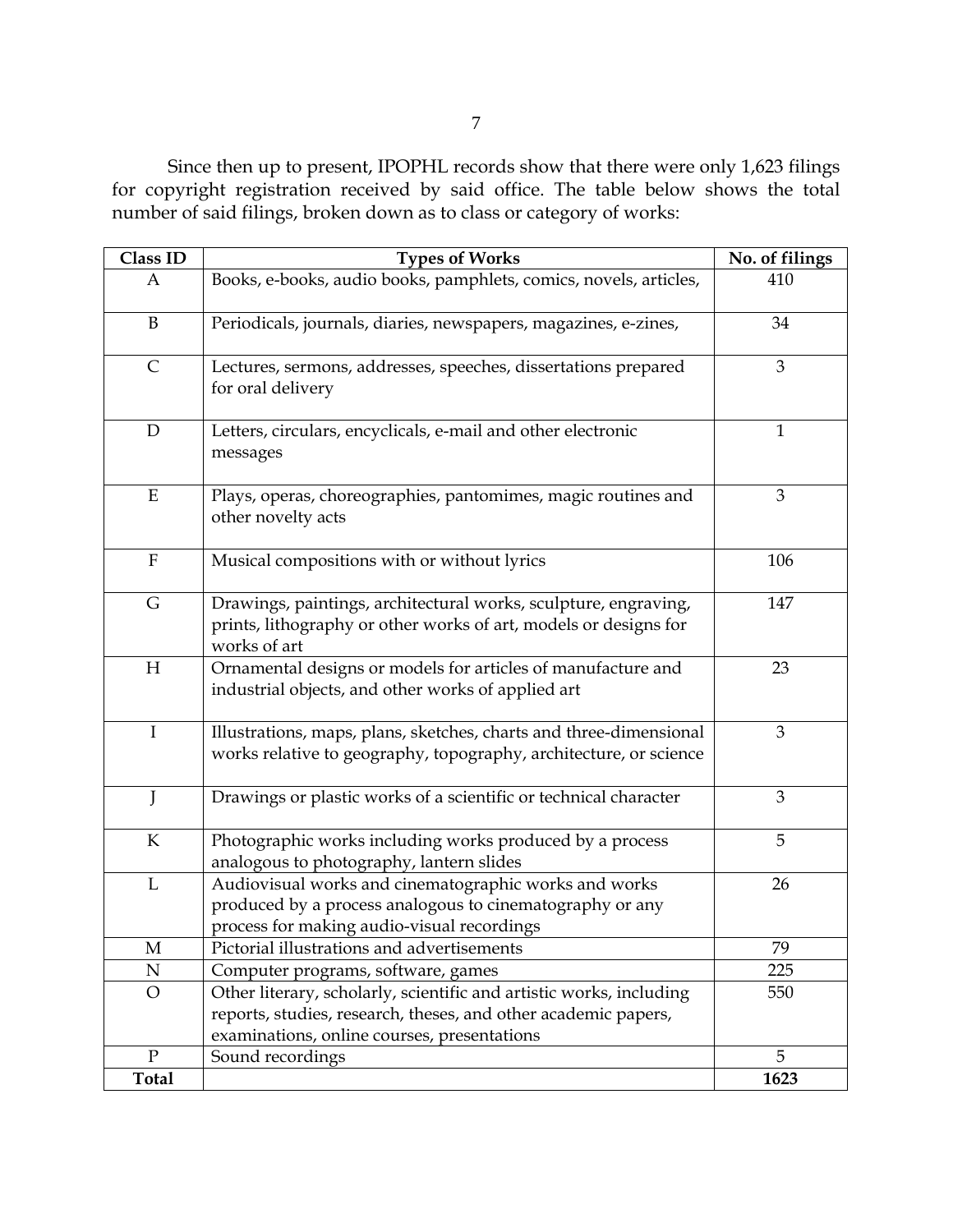For the years 2015 to 2016, the total numbers of copyright registrations granted by the IPOPHL are as follows:

| <b>Total Number of Registrations Granted</b> |       |  |
|----------------------------------------------|-------|--|
| 2015                                         | 20168 |  |
| 536                                          | 465   |  |

## *Copyright Enforcement Statistics*

The Bureau of Legal Affairs of the IPOPHL has original jurisdiction over administrative complaints for violations of laws involving intellectual property rights, including copyright, where the total damages claimed is not less than Two Hundred Thousand Pesos (Php200,000.00). IPOPHL statistics show that, as of present, cases involving copyright enforcement are few and far in between. For 2015 to 2016, there were only five (5) copyright-related cases filed before the Bureau of Legal Affairs. All five cases remain pending to date, thus:

| Cases filed, disposed and pending before the Bureau of Legal Affairs        |                     |                     |                                       |
|-----------------------------------------------------------------------------|---------------------|---------------------|---------------------------------------|
|                                                                             | <b>No. of Cases</b> | <b>No. of Cases</b> |                                       |
| Year                                                                        | <b>Filed</b>        | <b>Disposed</b>     | No. of Cases Pending as of July, 2016 |
| 2015                                                                        |                     | 0                   |                                       |
| 2016                                                                        | 4                   |                     | 4                                     |
| Total                                                                       | 5                   |                     | 5                                     |
|                                                                             |                     |                     |                                       |
| Cases filed, disposed and pending before the Office of the Director General |                     |                     |                                       |
|                                                                             | No. of Cases        | <b>No. of Cases</b> |                                       |
| Year                                                                        | <b>Filed</b>        | <b>Disposed</b>     | No. of Cases Pending as of July, 2016 |
| None                                                                        |                     |                     |                                       |

### **III. Legislation**

 $\overline{a}$ 

There is no recently enacted law involving copyright. There are also no changes in the existing rules and regulations governing copyright protection and enforcement.

<span id="page-7-0"></span><sup>8</sup> This covers only the months of January-July 2016.